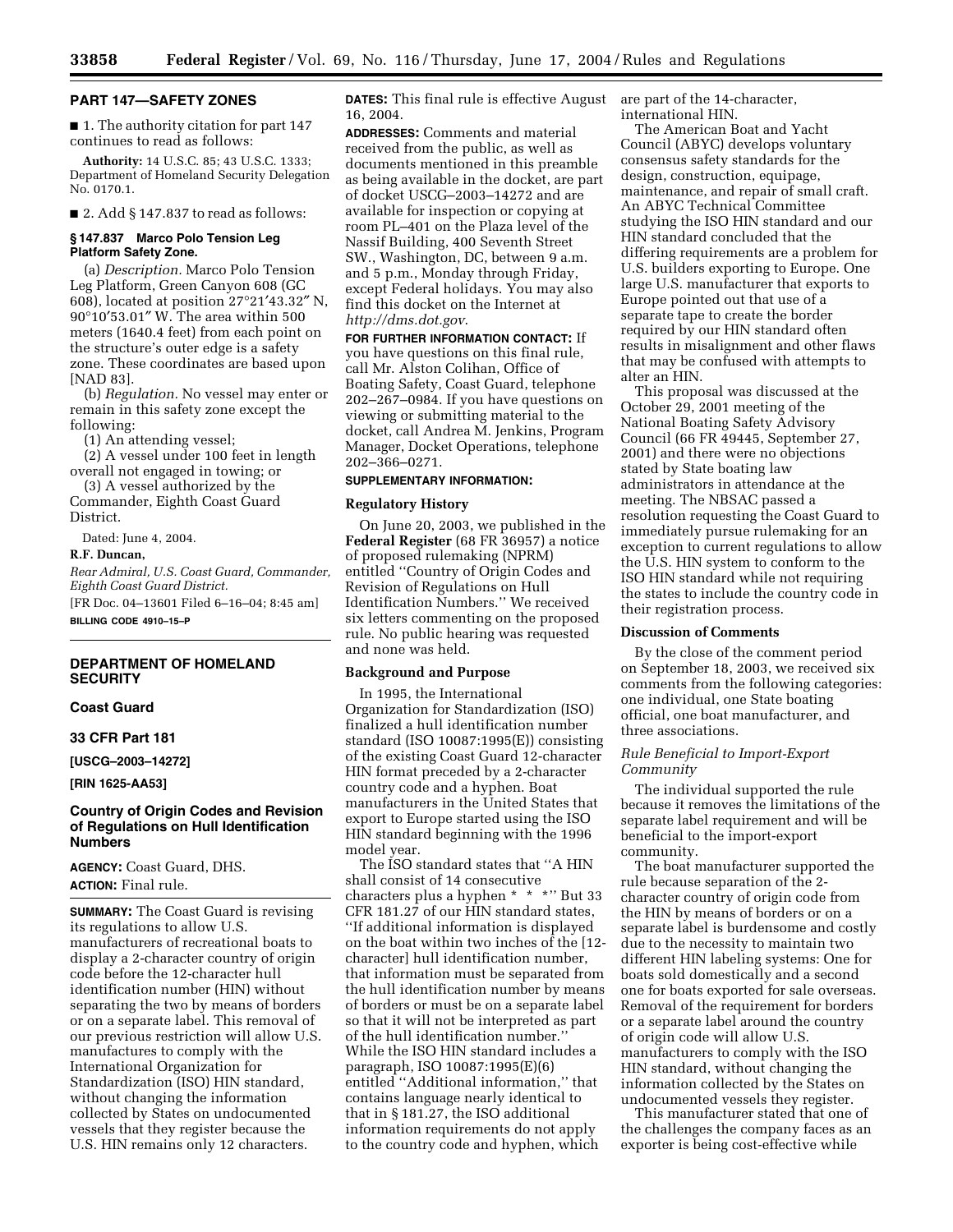maintaining compliance with regulations in different countries or regions. The more the company can streamline production to meet global market standards, according to the manufacturer, the greater the company's effectiveness as global marketing competitors. As these views are consistent with our proposed rule, we made no changes in the rule based on these two comments.

## *Importance of Manufacturers and State Officials Being Aware That Country of Origin Codes Are Not Part of U.S. HINs*

The State boating official was not opposed to the hyphen between the country of origin and the HIN. According to the official, one issue that may arise would be the entering of stolen boats into State and National Crime Information systems. If the country of origin is included as part of the HIN on a theft entry, that entry would not produce a ''hit'' if someone looking to see if a vessel was stolen simply uses the 12-digit HIN which does not include a country code. Therefore, the official suggests that it be made clear to manufacturers and state titling authorities that manufacturer's statements of origin and state titles only include the 12-digit HIN.

The Coast Guard agrees. Consistent with the NBSAC resolution, our rule brings the U.S. HIN system into conformity to the ISO HIN standard and does not require the states to include the country code in their registration process. The manufacturer's statements of origin and state titles are State paperwork and ownership issues. Publication of the state official's concerns here in the **Federal Register**, however, should help ensure that manufacturers and State officials take note of this concern. In addition, we are revising our final rule to expressly include a reference in § 181.27, that the HIN is 12 characters long.

# *Advocates for Changing to 17-Character HIN*

An association representing auto theft investigators opposed the proposed rule, because, according to the association, the addition of two new HIN characters would only serve to complicate and confuse the law enforcement and insurance communities, as well as various state registration departments and the general public. Also according to the comment, any HIN modification should result in the adoption of a 17 character HIN format as approved and submitted to the Coast Guard by the association representing auto theft investigators, the American Boat and Yacht Council (ABYC) and the National

Association of State Boating Law Administrators (NASBLA).

Since the Coast Guard published the HIN regulations in 1972, boat manufacturers have had the option of including additional characters near the HIN, provided the additional characters were distinctly separate—by a hyphen from 1972 to 1984 and by means of borders or on a separate label from August 1, 1984 (48 FR 40716, September 9, 1983) to the present. United States manufacturers exporting overseas have been using the ISO HIN standards since 1996. In addition, the 17-character HIN format to which the comment refers is beyond the scope of this rulemaking.

An association representing State Boating Law Administrators as well as an association representing investigators of boat thefts also opposed the proposed rule and instead, supported adoption of the 17-character HIN format. Again, U.S. manufacturers exporting overseas have been using the ISO HIN standards since 1996; however, they have had to separate the country of origin code from the 12-character HIN by means of borders or with a separate label. This rule simply makes the U.S. HIN regulations more compatible with the ISO HIN Standard. In addition, the 17 character HIN format to which the associations refer is beyond the scope of this rulemaking that does not call for States to adjust for the addition of any characters to the HIN.

All three associations indicated we were creating a 14-character HIN. We are not. The country of origin code is separated by a hyphen and is not part of the U.S. HIN. As noted above, we have revised our final rule to reflect that our HIN remains 12 characters.

# **Discussion of Rule**

We did not change the final rule from the rule we proposed in 2003 (68 FR 36957, June 20, 2003) with the exception of inserting a reference to the length of the HIN, 12 characters, in § 181.27. This final rule will relieve manufacturers of recreational boats who sell both internationally and domestically of the burden of the requirement to separate the country of origin code for the United States, ''U.S.–'', from the 12-character HIN by means of borders or a separate label. Any other information would still have to be separated from the 12-character HIN by means of borders or a separate label.

#### **Regulatory Evaluation**

This rule is not a ''significant regulatory action'' under section 3(f) of Executive Order 12866, Regulatory Planning and Review, and does not

require an assessment of potential costs and benefits under section 6(a)(3) of that Order. The Office of Management and Budget has not reviewed it under that Order. It is not ''significant'' under the regulatory policies and procedures of the Department of Homeland Security (DHS).

We expect the economic impact of this rule to be so minimal that a full Regulatory Evaluation under the regulatory policies and procedures of DHS is unnecessary. Allowing manufacturers following the ISO HIN format to separate the country of origin code without the use of borders or a separate label would relieve a burden and thereby reduce the costs of complying with the HIN display requirement.

## **Small Entities**

Under the Regulatory Flexibility Act (5 U.S.C. 601–612), we have considered whether this rule would have a significant economic impact on a substantial number of small entities. The term ''small entities'' comprises small businesses, not-for-profit organizations that are independently owned and operated and are not dominant in their fields, and governmental jurisdictions with populations of less than 50,000. The Small Business Administration (SBA) has size standards for each industry and has established codes under the North American Industry Classification System (NAICS). Each NAICS code identifies an industry, and has a corresponding revenue- or employeebased small business size standard. The only type of small entity that this rule would affect would be small businesses.

There were 4,420 U.S. manufacturers of recreational boats in 2002, an estimated 80 percent of which qualify as small businesses by the size standards of the SBA. However, we have observed that the businesses we have identified as small manufacture fewer numbers of boats than their larger competitors. In addition, most of the businesses we have identified as small do not export to the European market and therefore would not follow the ISO HIN format.

Therefore, the Coast Guard certifies under 5 U.S.C. 605(b) that this rule would not have a significant economic impact on a substantial number of small entities.

# **Assistance for Small Entities**

Under section 213(a) of the Small Business Regulatory Enforcement Fairness Act of 1996 (Pub. L. 104–121), we have offered to assist small entities in understanding this final rule so that they can better evaluate its effect on